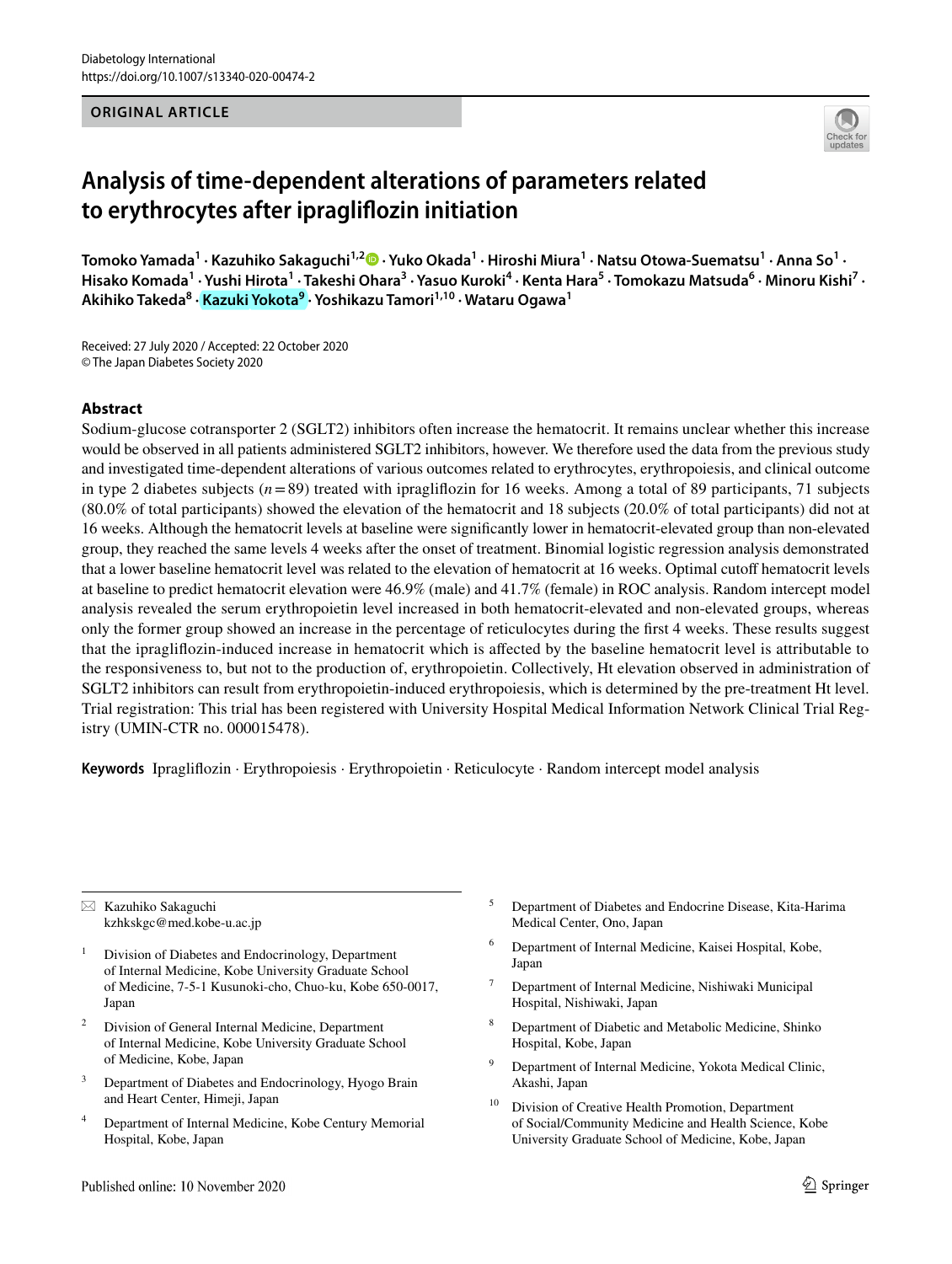#### **Introduction**

Treatment with SGLT2 inhibitors is often associated with an increased hematocrit (Ht)  $[1-8]$  $[1-8]$ . In post hoc mediation analysis of the risk of cardiovascular death in a large-scale SGLT2 inhibitor trial (EMPA-REG Outcome trial) [\[1](#page-8-0)], the changes in Ht and hemoglobin (Hb) were the most prominently contributing factors to the favorable efects of the drug [[9](#page-8-2)]. It has not been clarifed how the Ht elevation would be caused after the administration of SGLT2 inhibitor, however.

Evidence suggests that serum concentration of erythropoietin, an important stimulator of erythropoiesis [\[3,](#page-8-3) [10,](#page-8-4) [11](#page-8-5)], as well as parameters of erythropoiesis including the number or percentage of reticulocytes [[3\]](#page-8-3) elevate during treatment with SGLT2 inhibitors. These observations suggest that SGLT2 inhibitors increase the Ht by stimulating erythropoiesis, and the elevation of serum erythropoietin levels by SGLT2 inhibitors has been demonstrated in several reports [[3](#page-8-3), [11](#page-8-5), [12](#page-8-6)]. However, the time-dependent alterations of both serum erythropoietin and reticulocyte have been shown in only 1 small-scale study [[3](#page-8-3)]. Furthermore, other studies found that the circulating level of erythropoietin was unaltered during the treatment with SGLT2 inhibitors [\[8,](#page-8-1) [13](#page-8-7)].

It thus remains to be elucidated whether erythropoietin-dependent erythropoiesis contributes to the SGLT2 inhibitor-induced elevation of the Ht with the increase in reticulocyte in a relatively large-sized study. Additionally, given that the Ht elevation was the most prominently contributing factor to the favorable efects of the drug [[9](#page-8-2)], it was important to identify factors predicting the druginduced elevation of the Ht before the initiation of SGLT2 inhibitors.

The aim of this study was to investigate the timedependent changes in various parameters related to erythrocytes, including those of erythropoiesis and RBC-related indices and to characterize diferences in individuals who showed and did not show the elevation of the Ht during the treatment with the SGLT2 inhibitor.

# **Materials and methods**

#### **Study subjects**

This study was conducted using data of the previously published study (SORE-KOBE study) [[14\]](#page-8-8). Study participants administered ipraglifozin at a dose of 50 mg/day after breakfast for 16 weeks, while continuing their previously prescribed medications. They were individuals with type 2 diabetes aged 20 to 75 years with a body mass index of  $\geq$  22 kg/m<sup>2</sup> and a glycated hemoglobin (HbA<sub>1c</sub>) level of  $\geq$  6.5% and < 9.5%, and they were treated at nine medical facilities in Japan. Details of the inclusion and exclusion criteria for the study were described previously [[14](#page-8-8)]. The study was conducted in accordance with the Declaration of Helsinki and its amendments and approved by the institutional review boards of the participating facilities. Written informed consent was obtained from all participants. The study was registered with the University Hospital Medical Information Network Clinical Trials Registry (UMIN-CTR) as UMIN000015478, performed with funding by Astellas Pharma Inc. (Tokyo, Japan), and monitored by a third party (DOT WORLD, Tokyo, Japan) to ensure compliance with ethical guidelines for medical research involving human subjects and with the study protocol as well as that the data were collected accurately and completely.

#### **Study groups**

Based on the Ht increase ratio {[(Ht at 16 week)-(Ht at baseline)] $\times$ 100/Ht at baseline (%)}, the study subjects were classifed into two groups of Ht-elevated group (Ht increase ratio  $> 0\%$ ) and Ht non-elevated group (Ht increase rate  $\leq 0\%$ ).

#### **Outcomes**

The primary outcome of this study was to examine timedependent alteration (0, 4, 8, 12, and 16 weeks) of Ht after ipraglifozin administration. To examine the factors related to the change of Ht, we collected parameters shown below. RBC count, blood level of Hb, and eGFR were measured at 0, 4, 8, 12, and 16 weeks. The serum levels of erythropoietin and NT-proBNP as well as Ret% were measured at 0, 2, 4, 8, and 16 weeks. The reticulocyte count was measured at 0, 4, 8, and 16 weeks. Blood samples were collected at baseline and at the predetermined time-points after overnight fasting. The RBC, Hb, and Ht were measured by Sheath Flow Direct Current Detection method. MCV, MCH, and MCHC were calculated as Ht  $(\%)$ /RBC  $(10^6/\mu L) \times 10$ , Hb  $(g/dL)$ /RBC  $(10^6/\mu L) \times 10$ , and Hb (g/dL)/Ht (%) × 100, respectively. The eGFR was calculated with serum creatinine level (sCr), age, and sex (male eGFR =  $194 \times \text{sCr}^{-1.094} \times \text{age (years)}^{-0.287}$ , female eGFR =  $(194 \times sCr^{-1.094} \times age$  (years)<sup>-0.287</sup>)×0.739). The plasma erythropoietin levels were analyzed by measuring using chemiluminescent enzyme immunoassay (CLEIA) with Access EPO kit and Access2 PRO (Beckman Coulter. Tokyo, Japan) in LSI Medience Corporation (Tokyo, Japan). Reticulocytes were measured by flow cytometric analysis. Clinical data including age, sex, height, body weight, body mass index, waist circumference, disease duration,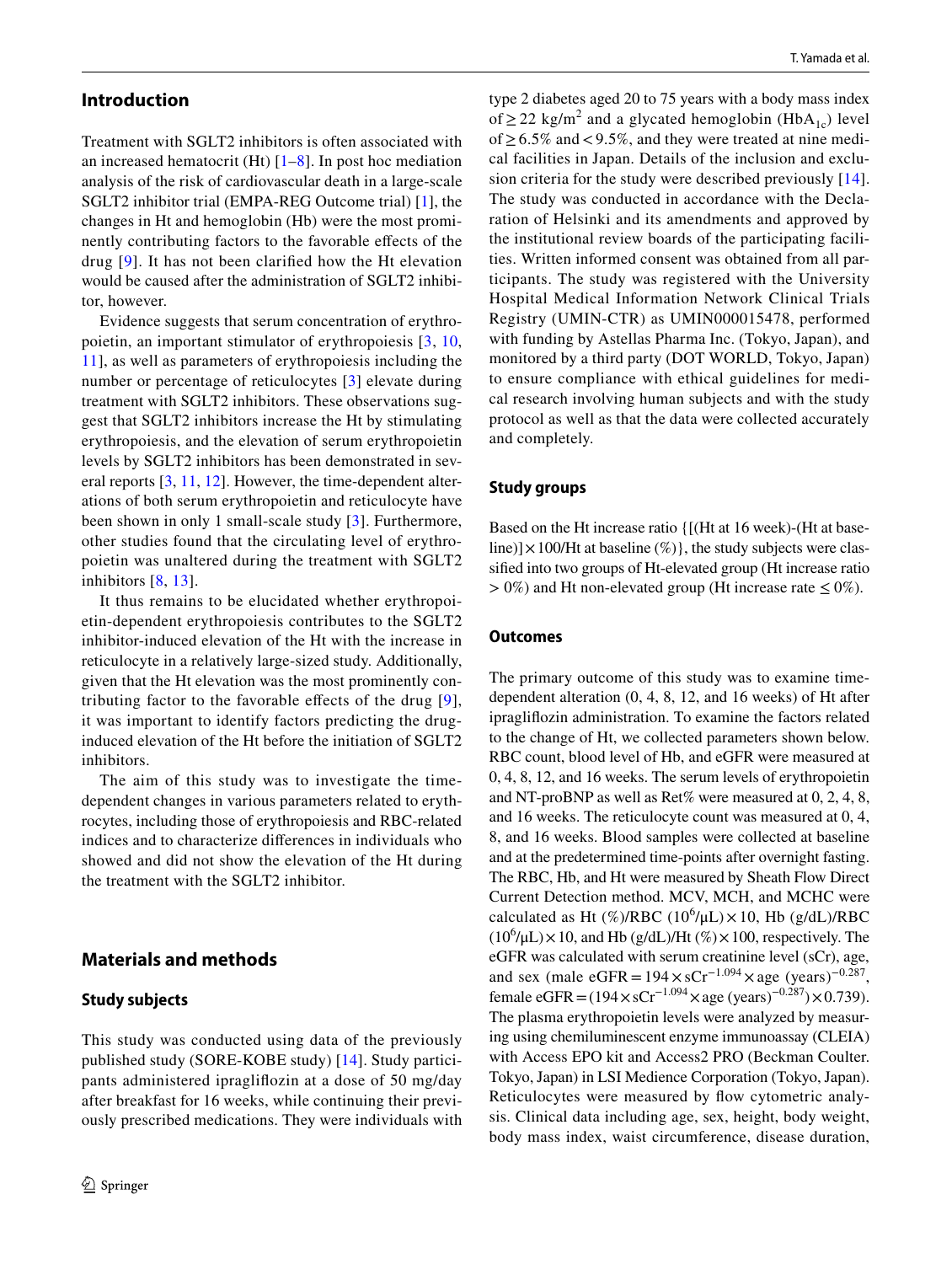antidiabetic medications, and antihypertensive medications were collected at baseline.

#### **Data analysis**

The baseline characteristics and clinical parameters were summarized by means $\pm$ SD for all patients and by groups. Student's *t* or Mann–Whitney *U* test was performed in comparison with two groups. Categorical variables were analyzed with the use of  $\chi^2$  test. We used binomial logistic regression analysis to assess the contributing factors for Ht elevation. In this analysis, baseline Ht level, sex, the maximum level of serum erythropoietin, as well as the change in eGFR and body weight during 16 weeks were applied as explanatory variables. Odds ratio and 95% confdence interval were shown. ROC analysis was performed to determine the optimal cutoff level of Ht at baseline to predict hematocrit elevation.

For the time-dependent changes in various parameters related to erythrocytes including those of erythropoiesis, Ht, RBC count, blood Hb level, the serum levels of erythropoietin, Ret%, reticulocyte count, MCV, MCH, MCHC, eGFR, and NT-proBNP were analyzed with repeated-measures oneway analysis of variance (ANOVA) and post hoc test based on t statistics adjusting Bonferroni correction.

For the comparison of time-dependent changes between Ht-elevated and non-elevated groups, the changes in the  $HbA_{1c}$ , eGFR, and body weight (from 0 to 16 weeks), and the change in the serum levels of erythropoietin, Ret%, reticulocyte count, MCV, MCH, and MCHC (from 0 to 2 or 4 weeks) were analyzed with random intercept model, in which group variable, time variable, and these interaction terms were included as independent variables, and subjects were treated as random variable for dealing with repeated-measure data. *P* values for interaction term were calculated.

A *P* value of < 0.05 was considered statistically signifcant. All statistical analysis was performed with SPSS software version 22.0.

# **Results**

#### **Patient recruitment and baseline characteristics**

Among a total of 104 potential participants, one failed to satisfy the inclusion criteria, two met the exclusion criteria, four deviated from the study protocol, and one was excluded from the analysis because of the progression of anemia, as previously described [[14](#page-8-8)]. Of the remaining 96 individuals, data on Ht were not collected in seven subjects. A total of 89 subjects who completed the study were therefore included in the current analysis (Fig. [1](#page-2-0)). The baseline characteristics of all individuals  $(n=89)$  are shown in Table [1](#page-3-0).

<span id="page-2-0"></span>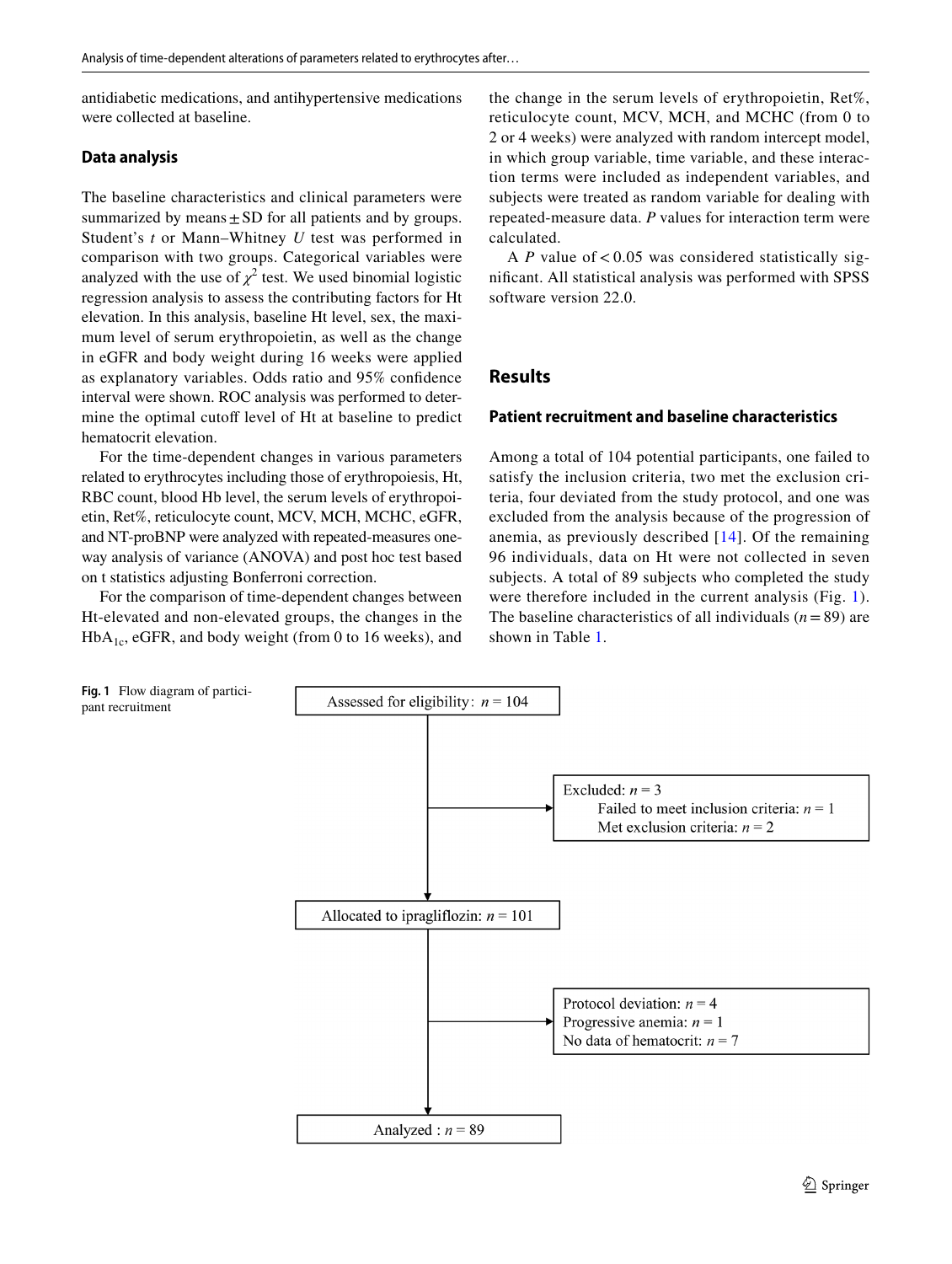|                                          | All $(n = 89)$   | Ht-elevated group $(n = 71)$         | Ht non-elevated group $(n=18)$ | P,                   |
|------------------------------------------|------------------|--------------------------------------|--------------------------------|----------------------|
| Age (years)                              | $56.6 \pm 11.1$  | $56.3 \pm 10.8$                      | $57.6 \pm 12.4$                | 0.656                |
| Sex (male $(n)$ /female $(n)$ )          | 42/47            | 34/37                                | 8/10                           | 1.000                |
| Body weight (kg)                         | $75.2 \pm 12.7$  | $75.4 \pm 11.7$                      | $74.4 \pm 16.5$                | 0.766                |
| Body mass index (kg/m <sup>2</sup> )     | $28.6 \pm 4.2$   | $28.7 \pm 3.9$                       | $28.2 \pm 5.4$                 | 0.696                |
| Waist circumference (cm)                 | $97.6 \pm 10.7$  | $97.4 \pm 10.2$                      | $98.2 \pm 12.8$                | 0.784                |
| Disease duration (years)                 | $11.9 \pm 8.3$   | $11.6 \pm 8.4$                       | $13.2 \pm 8.2$                 | 0.486                |
| $\text{HbA}_{1\text{c}}\left(\%\right)$  | $7.9\pm0.8$      | $7.8\pm0.7$                          | $8.1 \pm 0.9$                  | 0.185                |
| Glycoalbumin (%)                         | $19.4 \pm 3.8$   | $19.1 \pm 3.7$                       | $20.4 \pm 4.3$                 | 0.222                |
| Fasting plasma glucose (mg/dL)           | $157.2 \pm 36.9$ | $154.8 \pm 33.5$                     | $166.2 \pm 47.9$               | 0.247                |
| Systolic blood pressure (mmHg)           | $132.1 \pm 14.4$ | $133.2 \pm 14.8$                     | $127.4 \pm 11.9$               | 0.149                |
| Diastolic blood pressure (mmHg)          | $77.0 \pm 11.4$  | $77.8 \pm 11.8$                      | $73.8 \pm 9.0$                 | 0.201                |
| eGFR (mL/min /1.73 m <sup>2</sup> )      | $82.7 \pm 22.5$  | $84.1 \pm 23.1$                      | $77.2 \pm 19.4$                | 0.250                |
| NT-proBNP (pg/mL)                        | $95.3 \pm 253.8$ | $78.1 \pm 239.5$                     | $160.4 \pm 300.6$              | 0.223                |
| Hematocrit (%)                           | $42.8 \pm 4.2$   | $42.2 \pm 4.2$                       | $45.1 \pm 3.4$                 | $0.009$ <sup>*</sup> |
| RBC count (10 <sup>4</sup> /µL)          | $474 \pm 48$     | $468 \pm 47$                         | $497 \pm 50$                   | $0.024$ <sup>*</sup> |
| Hemoglobin (g/dL)                        | $14.3 \pm 1.5$   | $14.2 \pm 1.5$                       | $14.9 \pm 1.4$                 | 0.090                |
| Erythropoietin (mIU/mL)                  | $16.9 \pm 13.1$  | $17.0 \pm 14.5$                      | $16.2 \pm 5.6$                 | 0.813                |
| $\mathrm{Ret}\%$                         | $1.65 \pm 0.66$  | $1.69 \pm 0.72$                      | $1.52 \pm 0.35$                | 0.356                |
| Reticulocyte count (10 <sup>4</sup> /µL) | $7.81 \pm 3.07$  | $7.86 \pm 2.98$                      | $7.58 \pm 1.85$                | 0.739                |
| Antidiabetic medications $(n, (\%)$      |                  |                                      |                                |                      |
| Sulfonylurea                             | 30(33.7)         | 24 (33.8)                            | 6(33.3)                        | 1.000                |
| Glinide                                  | $1(1.1)$         | $\begin{matrix} 0 \\ 0 \end{matrix}$ | $1(5.6)$                       | 0.205                |
| Metformin                                | 73 (82.0)        | 57 (80.3)                            | 16 (88.9)                      | 0.726                |
| Alpha-glucosidase inhibitor              | 23 (25.8)        | 20 (28.2)                            | 3(16.7)                        | 0.380                |
| Thiazolidinedione                        | 3(3.4)           | 3(4.2)                               | $\overline{0}$                 | $1.000\,$            |
| DPP-4 inhibitor                          | 57 (64.0)        | 49 (69.0)                            | 8 (44.4)                       | 0.055                |
| GLP-1 receptor agonist                   | 19(21.3)         | 13 (18.3)                            | 6(33.3)                        | 0.204                |
| Bolus insulin                            | 5(5.6)           | 4(5.6)                               | 1(5.6)                         | $1.000\,$            |
| Basal insulin                            | 22(24.7)         | 17(23.9)                             | 5(27.8)                        | 0.766                |
| Antihypertensive medications $(n, (\%)$  |                  |                                      |                                |                      |
| ARB or ACE inhibitor                     | 42 (47.2)        | 33 (46.5)                            | 9(50.0)                        | $1.000$              |
| CCB                                      | 28(31.5)         | 21 (29.6)                            | 7(38.9)                        | 0.572                |
| Alpha and/or beta blocker                | 14(15.7)         | 8 (11.3)                             | 6(33.3)                        | 0.034                |
| Diuretics                                | (0(11.2)         | (9.9)<br>$\overline{ }$              | 3(16.7)                        | 0.421                |

**Table 1** Clinical parameters and medication for all the study participants ( $n = 89$ ), Ht-elevated group ( $n = 71$ ), and Ht non-elevated group ( $n = 18$ ) at baseline

<span id="page-3-0"></span>2 Springer

angiotensin II receptor blocker, *ACE* angiotensin-converting-enzyme, *CCB* calcium channel blocker  $*P<0.05$  for comparison between the two groups (unpaired Student's *t* test, Mann–Whitney *U* test, or  $\chi^2$  test)

 ${}^*P$  < 0.05 for comparison between the two groups (unpaired Student's t test, Mann-Whitney U test, or  $\chi^2$  test)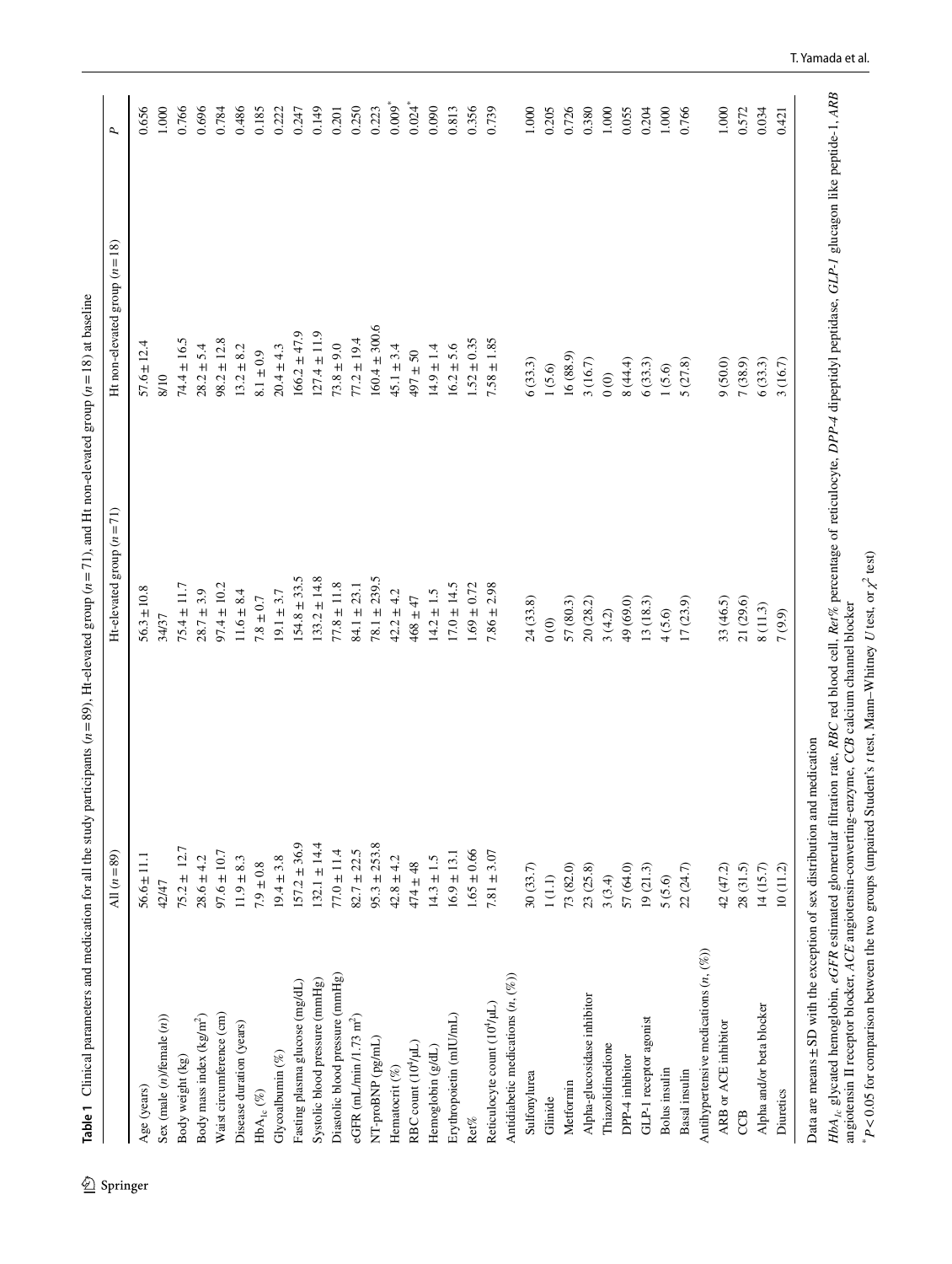#### **The time‑dependent change of RBC‑related parameters, eGFR, and NT‑proBNP**

The time-dependent changes of parameters in all participants are shown in Fig. [2a](#page-4-0)–k. The Ht, RBC count, and blood Hb levels were signifcantly elevated at 4 weeks after the onset of ipraglifozin treatment and remained higher than baseline throughout the intervention (Fig. [2](#page-4-0)a–c). The serum concentration of erythropoietin was signifcantly elevated at 2 weeks, remained increased at 4 weeks, and had returned to the baseline level at 8 weeks (Fig. [2d](#page-4-0)). The Ret% and reticulocyte count were significantly increased at 2 and 4 weeks and had returned to baseline levels at 4 and 8 weeks, respectively, with both parameters having declined signifcantly below baseline values at 16 weeks (Fig. [2e](#page-4-0),f). MCV was increased at 4 weeks, remained greater than the baseline level at 8 to 12 weeks, and returned to the baseline level at 16 weeks (Fig. [2g](#page-4-0)). MCH and MCHC were decreased at 8 weeks and 4 weeks, respectively, and remained lower than the baseline levels throughout the intervention period (Fig. [2](#page-4-0)h,i). The eGFR was signifcantly decreased at 4 weeks and remained at a level lower than baseline throughout the intervention (Fig. [2j](#page-4-0)). The serum concentration of NT-proBNP was unaltered throughout the study (Fig. [2](#page-4-0)k).

<span id="page-4-0"></span>**Fig. 2** Changes in the hematocrit **(a)**, RBC count **(b)**, blood hemoglobin level **(c)**, serum erythropoietin concentration **(d)**, Ret% **(e)**, reticulocyte count **(f)**, MCV **(g)**, MCH **(h)**, MCHC **(i)**, eGFR **(j)**, and NT-proBNP **(k)** during treatment with ipragliflozin. Data are means $\pm$ SD (*n*=89). \**P*<0.01, \*\**P*<0.001 versus baseline by repeatedmeasures one-way ANOVA and post hoc Bonferroni test

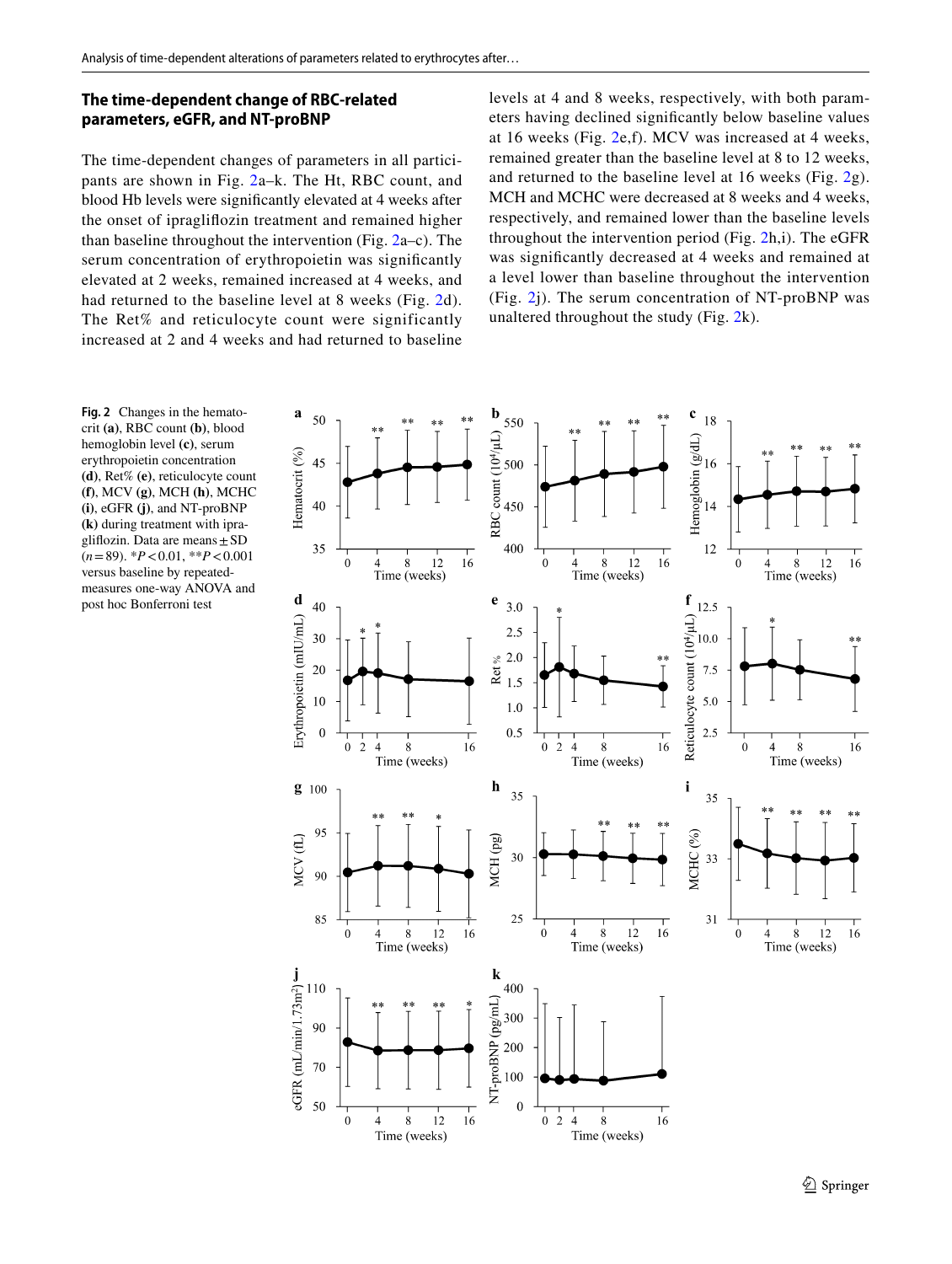# **Baseline characteristics in Ht‑elevated and non‑elevated groups**

To further investigate Ht elevation after ipraglifozin initiation, we divided participants into Ht-elevated group (*n*=71) and Ht non-elevated group  $(n=18)$  according to the changes of Ht during 16 weeks. The baseline RBC count and Ht of the Ht-elevated group were signifcantly lower than those of the Ht non-elevated group, but other parameters did not differ between the two groups (Table [1\)](#page-3-0).

We assessed the contributing factors for predicting Ht elevation during 16 weeks treatment. Binomial logistic regression analysis showed that baseline Ht level was signifcantly related to Ht elevation during ipraglifozin treatment after adjustment of sex, the maximum level of serum erythropoietin level, the change of eGFR, and the change of body weight [odds ratio 0.716 (95% CI 0.581–0.882), *p*=0.002] (Table [2\)](#page-5-0).

## **Optimal cutoff level of baseline Ht to distinguish Ht‑elevated or non‑elevated group**

We next tried to determine the optimal cutoff level of baseline Ht to predict the elevation of Ht after ipraglifozin treatment for 16 weeks with the use of ROC analysis (Fig. [3](#page-5-1)). For males  $(n=42)$ , the sensitivity and specificity were revealed to be  $73.5\%$  and  $75.0\%$ , respectively, when the cutoff value of Ht was set to 46.9%. For females  $(n=47)$ , the sensitivity and specificity were revealed to be 75.7% and 60.0%, respectively, when the cutoff value of Ht was set to 41.7%.

# **Comparison of time‑dependent changes of parameters between Ht‑elevated and non‑elevated groups**

The time-dependent changes in the Ht, RBC count, and Hb level for the two groups are shown (Fig. [4a](#page-6-0)–c). In the random intercept model analysis, the changes in Ht, RBC, and hemoglobin were signifcantly increased in Ht-elevated group compared with Ht non-elevated group (all of  $p < 0.001$ ) during the intervention period. This analysis showed that  $HbA_{1c}$  significantly decreased in Ht non-elevated group compared with Ht-elevated group  $(p=0.029)$  (Fig. [4d](#page-6-0)), whereas eGFR and body weight did not differ between the two groups (eGFR  $p=0.726$ , body weight  $p=0.333$ , respectively) (Fig. [4](#page-6-0)e,f). Serum erythropoietin concentration was elevated at 2 and 4 weeks in Ht-elevated and non-elevated groups, respectively (Fig. [5](#page-7-0)a). Indeed, in the random intercept model analysis, serum erythropoietin did not show a significant group–time interaction  $(p=0.837)$ , and both groups had similar elevations. Ret% was elevated

<span id="page-5-0"></span>**Table 2** Binomial logistic Variable **Odds** ratio 95% CI *P* Baseline hematocrit 0.716 (0.581–0.882) 0.002<sup>\*</sup> Sex 0.235 (0.052–1.069) 0.061 Max of erythropoietin level during 16 weeks 0.975 (0.930–1.022) 0.295 Change in eGFR during 16 weeks 0.997 (0.940–1.058) 0.925

> *eGFR* estimated glomerular fltration rate, *CI* confdence interval  $*P$  < 0.05

<span id="page-5-1"></span>**Fig. 3** ROC curves and area under the curve (AUC) for baseline Ht level to distinguish Ht-elevated or non-elevated group; **(a)** male cases  $(n=42)$ . When the cutoff value of Ht was set to 46.9%, the sensitivity and specifcity were 73.5% and 75.0%, respectively; **(b)** female cases  $(n=47)$ . When the cutoff value of Ht was set to 41.7%, the sensitivity and specifcity were 75.7% and 60.0%, respectively

regression analysis for hematocrit elevation



Change in body weight during 16 weeks 1.089 (0.896–1.323) 0.392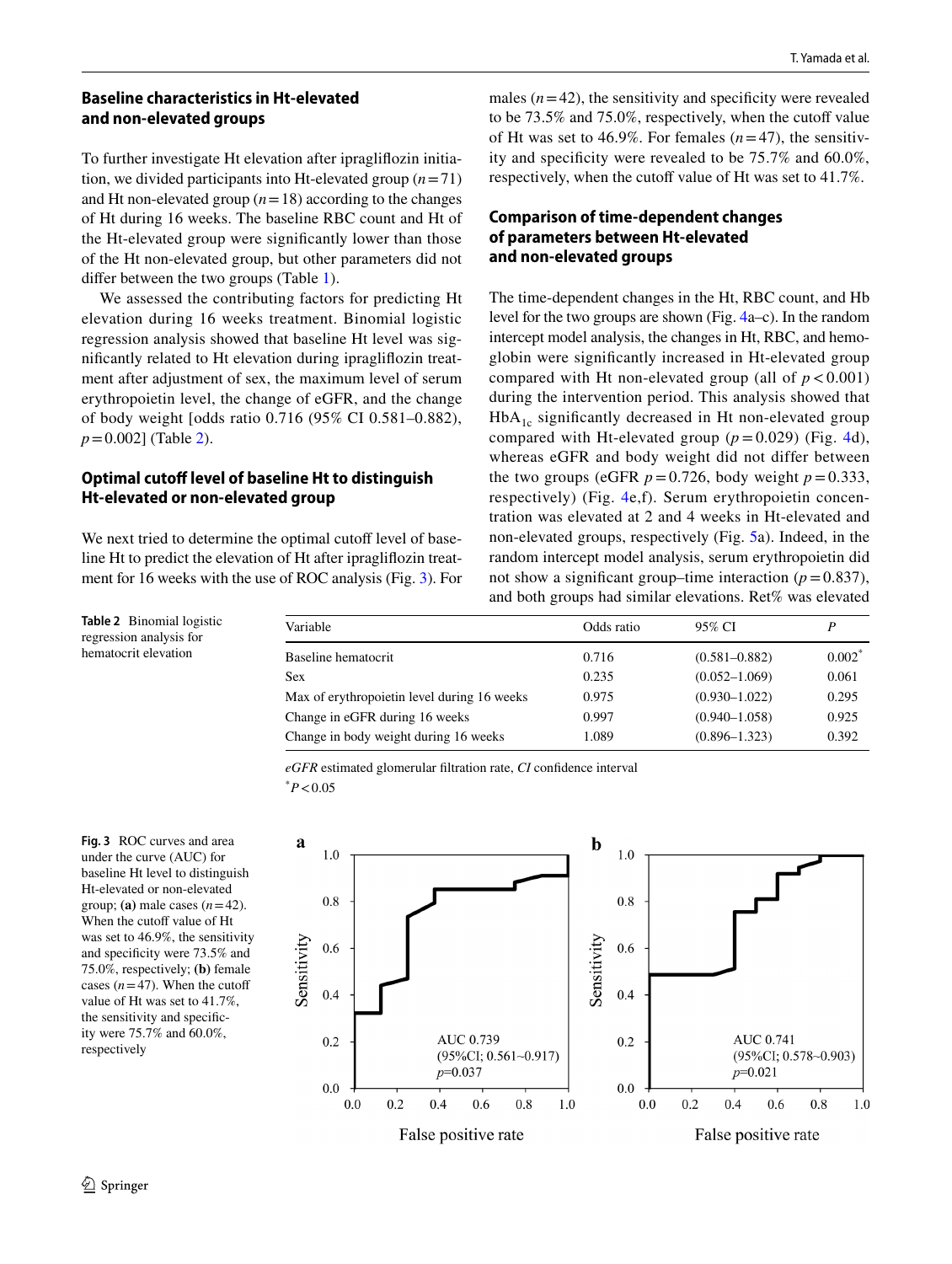<span id="page-6-0"></span>**Fig. 4** Changes in the hematocrit **(a)**, RBC count **(b)**, blood hemoglobin level  $(c)$ , HbA<sub>1c</sub> **(d)**, eGFR **(e)**, and body weight **(f)** during treatment with ipraglifozin for study participants in the Ht-elevated (*n*=71, black circles) and non-elevated (*n*=18, gray circles) groups. Data are means  $\pm$  SD.†*P* < 0.05 versus the corresponding value for the Ht-elevated group (unpaired Student's *t* test). *P* values are indicated for the group×time interaction terms of the random intercept model



only in Ht-elevated group at 4 weeks. The change in Ret% was increased in Ht-elevated group compared with Ht nonelevated group  $(p=0.043)$  during the intervention period (Fig. [5b](#page-7-0)). Reticulocyte count did not change signifcantly in either group  $(p=0.648)$  (Fig. [5c](#page-7-0)). While MCH did not change in either group  $(p=0.995)$  $(p=0.995)$  $(p=0.995)$  (Fig. 5e), MCV and MCHC were increased and decreased, respectively, in Htelevated group compared with Ht non-elevated group (MCV *p*=0.009, MCHC *p*=0.034) (Fig. [5](#page-7-0)d,f).

## **Discussion**

Novel finding in our study is that  $\sim 80.0\%$  of the study subjects showed and  $\sim$  20.0% did not show an increase in the hematocrit after the administration of ipraglifozin. We have found that serum erythropoietin concentration was increased both in Ht-elevated and non-elevated groups, whereas erythropoiesis appeared to be stimulated only in the former. These fndings suggest that the diference in erythropoiesis between the two groups is attributable to the responsiveness to, but not to the production of, erythropoietin. It remains to be elucidated why the responsiveness to erythropoietin differs.

We have shown here that MCH and MCHC were decreased in response to ipraglifozin treatment. These fndings are consistent with a recent study showing that these two indices were decreased after 6 months treatment with empagliflozin [\[11](#page-8-5)]. In that study, serum concentration of ferritin, which refects iron storage in body, was also decreased [[11\]](#page-8-5), suggesting that MCH and MCHC were decreased as a result of relative iron defciency induced by augmented erythropoiesis. In contrast, we have shown that MCV was transiently increased during the treatment with the SGLT2 inhibitor. Given that the volume of reticulocytes is greater than that of erythrocytes [\[15\]](#page-8-9), the transient increase in MCV is likely attributable to the generation of reticulocytes. These results all suggest the enhancement of erythropoiesis after administration of SGLT2 inhibitors.

It was controversial whether SGLT2 inhibitors-induced increase in Ht would be caused by hydration or by erythropoiesis [[3,](#page-8-3) [16](#page-8-10)]. Evidence suggests that the decrease in body weight at an early phase of the treatment with SGLT2 inhibitors is mainly attributable to the reduction of water (hydration) in the body  $[5, 16]$  $[5, 16]$  $[5, 16]$  $[5, 16]$ . We have found that the extents of the decrease in the eGFR and body weight were similar between Ht-elevated and Ht non-elevated groups. In contrast, Ret%, MCV, and MCHC were altered only in Htelevated group, suggesting that the diference in the change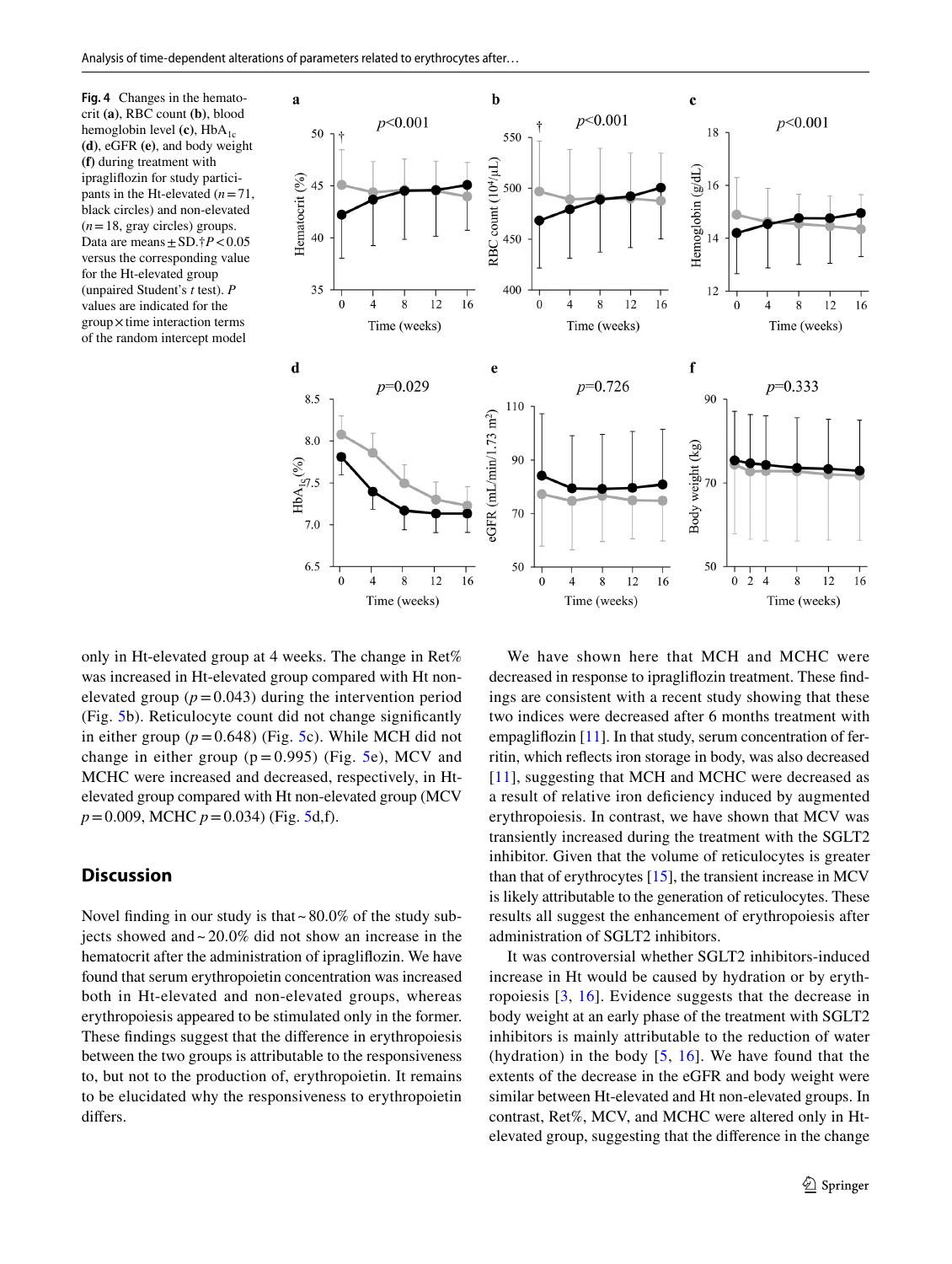in the hematocrit between the two groups is attributable not to hydration status but to erythropoiesis. Furthermore, positive linear relationship in area under the curve between erythropoietin concentration and the Ret% level during the frst 4 weeks was observed in Ht-elevated group (*r*=0.330,  $p = 0.005$ ), but not in Ht non-elevated group ( $r = 0.053$ ,  $p=0.836$ ). This suggests the Ht elevation is attributable to erythropoietin-induced erythropoiesis in Ht-elevated group.

We also found that baseline Ht level was the predictive factor for determining Ht elevation or not. In addition, ROC analysis revealed the optimal cutoff level of baseline Ht which predicts the elevation of Ht after ipraglifozin treatment. Given that the increase in Ht level was the most prominently contributing factor to the favorable effects of the drug in decreasing cardiovascular mortality [[9\]](#page-8-2), our results may present a useful marker that determines the preferable subjects for the administration of SGLT2 inhibitors.

The mechanism how the serum concentration of erythropoietin is increased during the treatment of SGLT2 inhibitors is unclear. Erythropoietin is produced by fbroblast-like cells located in the interstitium near proximal straight tubule of the kidney [[17](#page-9-0)]. An SGLT1, another sodium-glucose cotransporter localized in the proximal straight tubule, is overloaded because of the compensation in urine glucose reabsorption after inhibition of SGLT2 [[18](#page-9-1)]. Given that hypoxia is an important stimulus to erythropoietin production [[19\]](#page-9-2), it is possible that the enhanced glucose reabsorption mediated by the SGLT1 may increase oxygen consumption and induce the subsequent hypoxia, which stimulates erythropoietin-producing cells localized near proximal straight tubules.

In our study,  $HbA_{1c}$  decreased to the larger extent in Ht non-elevated group than in Ht-elevated group. SGLT2 inhibitor not only induces glycosuria and lowers blood glucose level, but also alters serum insulin and glucagon levels [\[20](#page-9-3)]. These changes induce the shift in the metabolic fuel source from glucose toward fatty acid [[21](#page-9-4), [22](#page-9-5)]. Such changes in metabolic fuel source might afect erythropoiesis, although further investigations will be necessary.

Strengths of the present study include the comprehensive analyses of time-dependent changes in parameters related erythrocytes as well as of the analysis of the diference between subjects who showed or did not show the elevation of the hematocrit. Its open-label, one-arm design is a limitation of the study.

In conclusion, our results suggest that the increase in the serum erythropoietin concentration, which occurs shortly after the treatment onset likely contribute, at least in part, to



<span id="page-7-0"></span>**Fig. 5** Changes in serum erythropoietin concentration **(a)**, Ret% **(b)**, and reticulocyte count **(c)**, MCV **(d)**, MCH **(e)**, and MCHC **(f)** during treatment with ipraglifozin in both Htelevated  $(n=71, \text{black columns})$ and non-elevated (*n*=18, gray columns) groups. Data are means $\pm$ SD. *P* values are indicated for the group $\times$ time interaction terms of the random intercept model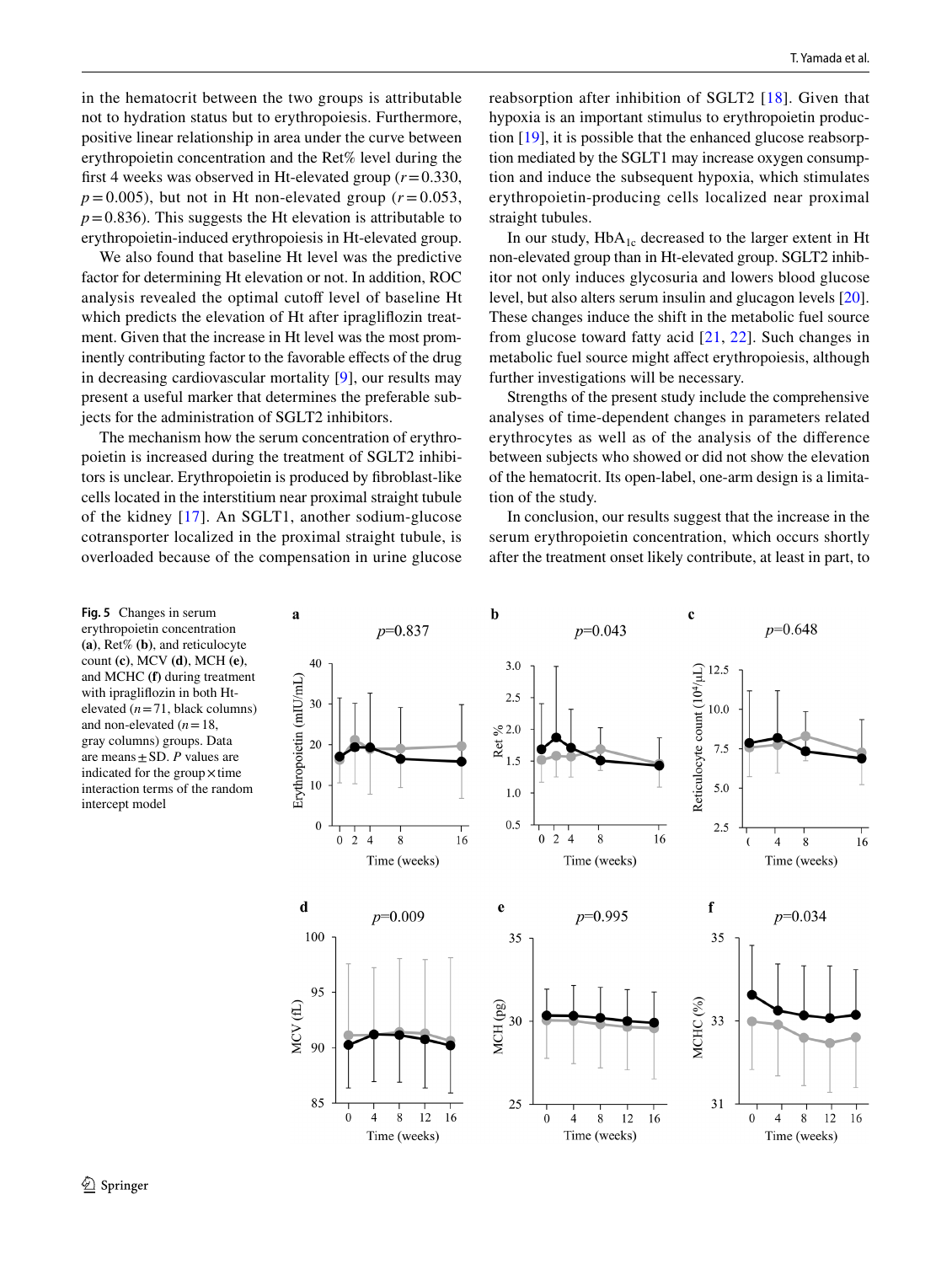the elevation of the hematocrit during ipraglifozin treatment and that the diference between subjects who showed or did not show the increase in hematocrit is attributable to the responsibility to, but not to the production of, erythropoietin. Further studies are required to understand the pharmacological properties of this relatively new class of drugs on erythrocyte parameters and erythropoiesis.

**Acknowledgements** We thank all the patients, SOAR-KOBE study investigators, and staff at participating sites for their contributions to this study. We also thank Prof. Takashi Omori for the helpful suggestion in statistics. The company was not involved in study design, patient selection, data collection/analysis, interpretation of results, or preparation of the manuscript.

**Funding** This investigator-initiated trial was funded by Astellas Pharma Inc. (Tokyo, Japan).

# **Compliance with ethical standards**

**Conflict of interest** KS, YO, YH, YT, and WO have received unlimited grant support as well as lecture fees from MSD and Astellas Pharma Inc. TO, KH, MK, TM, and AT have received lecture fees from MSD and Astellas Pharma Inc. YK has received lecture fees from MSD. The remaining authors (TY, HM, NO-S, AS, HK, and KY) have nothing to disclose.

**Human rights statement** The study was conducted in accordance with the Declaration of Helsinki and its amendments, and it was approved by the institutional review boards of the participating facilities. Written informed consent was obtained from all participants. Date of approval: Apr 13, 2015. Approval number: 1713.

# **Appendix**

Principal investigators at the participating centers are as follows: Kazuhiko Sakaguchi (Kobe University Hospital, Obara Hospital), Takeshi Ohara (Hyogo Brain and Heart Center), Yasuo Kuroki (Kobe Century Memorial Hospital), Kenta Hara (Kita-harima Medical Center), Tomokazu Matsuda (Kaisei Hospital), Minoru Kishi (Nishiwaki Municipal Hospital), Akihiko Takeda (Shinko Hospital), and Kazuki Yokota (Yokota Medical Clinic).

# **References**

- <span id="page-8-0"></span>1. Zinman B, Wanner C, Lachin JM, Fitchett D, Bluhmki E, Hantel S, Mattheus M, Devins T, Johansen OE, Woerle HJ, Broedl UC, Inzucchi SE, EMPA-REG OUTCOME Investigators. Empaglifozin, cardiovascular outcomes, and mortality in type 2 diabetes. N Engl J Med. 2015;373:2117–28.
- 2. Takeuchi T, Dohi K, Omori T, Moriwaki K, Sato Y, Nakamori S, Fujimoto N, Fujii E, Yamada N, Ito M. Diuretic efects of sodiumglucose cotransporter 2 inhibitor in patients with type 2 diabetes mellitus and heart failure. Int J Cardiol. 2015;201:1–3.
- <span id="page-8-3"></span>3. LambersHeerspink HJ, de Zeeuw D, Wie L, Leslie B, List J. Dapaglifozin a glucose-regulating drug with diuretic properties in subjects with type 2 diabetes. Diabetes Obes Metab. 2013;15:853–62.
- 4. Kambara T, Shibata R, Osanai H, Nakashima Y, Asano H, Sakai K, Murohara T, Ajioka M. Use of sodium-glucose cotransporter 2 inhibitors in older patients with type 2 diabetes mellitus. Geriatr Gerontol Int. 2018;18:108–14.
- <span id="page-8-11"></span>5. Hirose S, Nakajima S, Iwahashi Y, Seo A, Takahashi T, Tamori Y. Impact of the 8-week administration of tofoglifozin for glycemic control and body composition in Japanese patients with type 2 diabetes mellitus. Intern Med. 2016;55:3239–45.
- 6. Kashiwagi A, Kazuta K, Yoshida S, Nagase I. Randomized, placebo-controlled, double-blind glycemic control trial of novel sodium-dependent glucose cotransporter 2 inhibitor ipraglifozin in Japanese patients with type 2 diabetes mellitus. J Diabetes Investig. 2014;5:382–91.
- 7. Kawata T, Iizuka T, Iemitsu K, Takihata M, Takai M, Nakajima S, Minami N, Umezawa S, Kanamori A, Takeda H, Ito S, Kikuchi T, Amemiya H, Kaneshiro M, Mokubo A, Takuma T, Machimura H, Tanaka K, Asakura T, Kubota A, Aoyanagi S, Hoshino K, Ishikawa M, Matsuzawa Y, Obana M, Sasai N, Kaneshige H, Minagawa F, Saito T, Shinoda K, Miyakawa M, Tanaka Y, Terauchi Y, Matsuba I. Ipraglifozin improves glycemic control and decreases body fat in patients with type 2 diabetes mellitus. J Clin Med Res. 2017;9:586–95.
- <span id="page-8-1"></span>8. Cherney DZ, Perkins BA, Soleymanlou N, Maione M, Lai V, Lee A, Fagan NM, Woerle HJ, Johansen OE, Broedl UC, von Eynatten M. Renal hemodynmic efect of sodium-glucose cotransporter 2 inhibition in patients with type 1 diabetes mellitus. Circulation. 2014;129:587–97.
- <span id="page-8-2"></span>9. Inzucchi SE, Zinman B, Fitchett D, Wanner C, Ferrannini E, Schumacher M, Schmoor C, Ohneberg K, Johansen OE, George JT, Hantel S, Bluhmki E, Lachin JM. How does empaglifozin reduce cardiovascular mortality? insights from a mediation analysis of the EMPA-REG Outcome trial. Diabetes Care. 2018;41:356–63.
- <span id="page-8-4"></span>10. Ferrannini E, Baldi S, Frascerra S, Astiarraga B, Barsotti E, Clerico A, Muscelli E. Renal handling of ketones in response to sodium-glucose cotransporter 2 inhibition in patients with type 2 diabetes. Diabetes Care. 2017;40:771–6.
- <span id="page-8-5"></span>11. Mazer CD, Hare GMT, Connelly PW, Gilbert RE, Shehata N, Quan A, Teoh H, Leiter LA, Zinman B, Jüni P, Zuo F, Mistry N, Thorpe KE, Goldenberg RM, Yan AT, Connelly KA, Verma S. Efect of empaglifozin on erythropoietin levels, iron stores and red blood cell morphology in patients with type 2 diabetes and coronary artery disease. Circulation. 2020;141:704–7.
- <span id="page-8-6"></span>12. Ghanim H, Abuaysheh S, Hejna J, Green K, Batra M, Makdissi A, Chaudhuri A, Dandona P. Dapaglifozin suppresses hepcidin and increases erythropoiesis. J Clin Endocrinol Metab. 2020;105:057.
- <span id="page-8-7"></span>13. Osonoi T, Gouda M, Kubo M, Arakawa K, Hashimoto T, Abe M. Efect of canaglifozin on urinary albumin excretion in Japanese patients with type 2 diabetes mellitus and microalbuminuria: a pilot study. Diabetes Technol Ther. 2018;20:681–8.
- <span id="page-8-8"></span>14. Miura H, Sakaguchi K, Okada Y, Yamada T, Otowa-Suematsu N, So A, Komada H, Hirota Y, Ohara T, Kuroki Y, Hara K, Matsuda T, Kishi M, Takeda A, Yokota K, Tamori Y, Ogawa W. Efects of ipragliflozin on glycemic control, appetite and its related hormones: a prospective, multicenter, open-label study (SOAR-KOBE Study). J Diabetes Investig. 2019;10:1254–61.
- <span id="page-8-9"></span>15. Ovchynnikova E, Aglialoro F, von Lindern M, van den Akker E. The shape shifting story of reticulocyte maturation. Front Physiol. 2018;9:829.
- <span id="page-8-10"></span>16. Sha S, Polidori D, Heise T, Natarajan J, Farrell K, Wang SS, Sica D, Rothenberg P, Plum-Mörschel L. Efect of the sodium glucose co-transporter 2 inhibitor canaglifozin on plasma volume